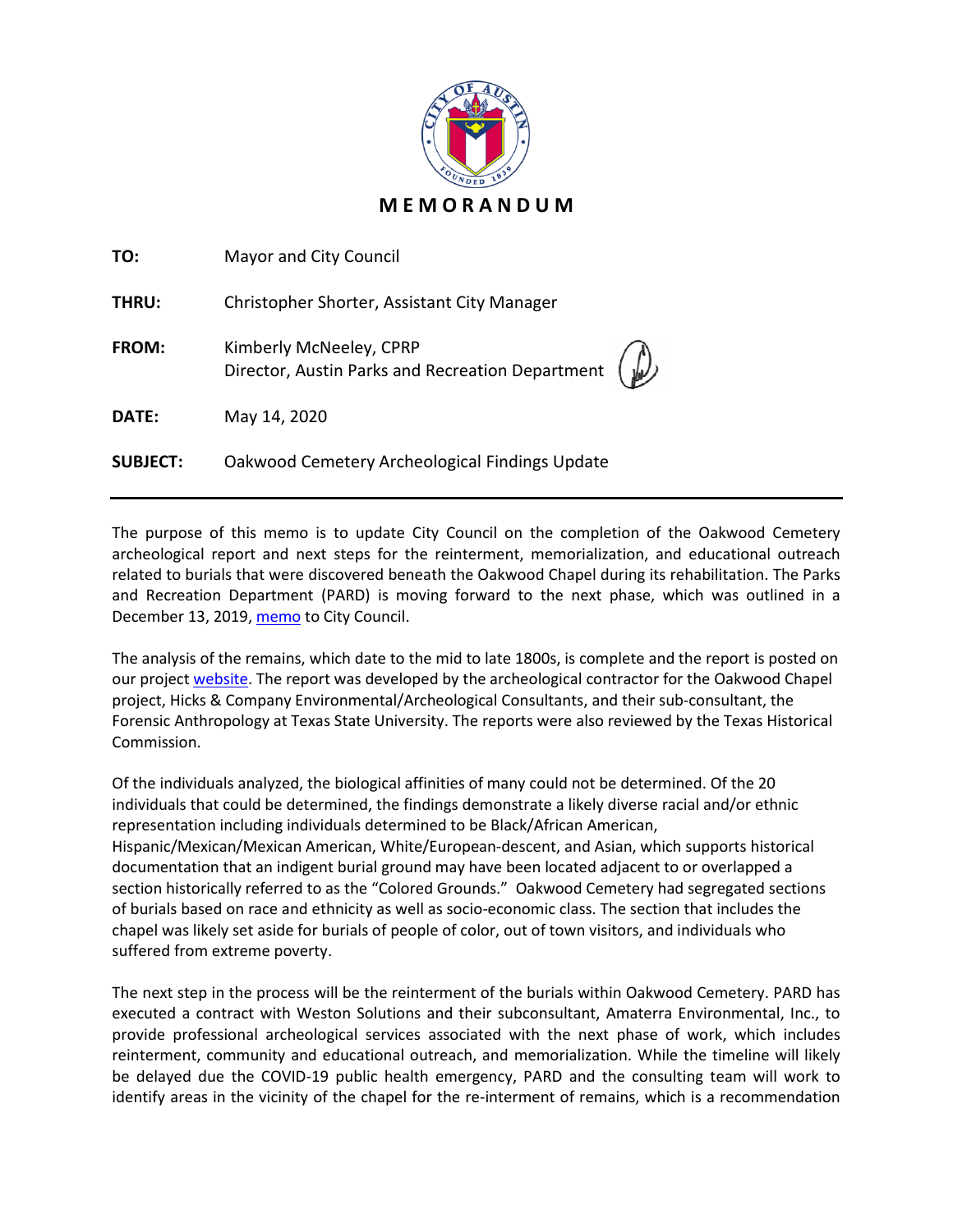from the 2017 community engagement process with stakeholders. PARD will communicate the reinterment plan to City Council and cemetery stakeholders.

Following the reinterment, PARD will undertake a number of activities related to public outreach, and commemoration, which may be subject to constraints due to the COVID-19 public health emergency. These activities include:

- An educational symposium for the public is being planned to allow for further exploration of the lives of the people who have been re-discovered and reinterred. The symposium will allow community members to hear from expert archeological and bio-archeological professionals to provide context for the findings and allow for community conversations about future commemoration and interpretation.
- Remembrance ceremony to honor the individuals who were rediscovered and reinterred in Oakwood Cemetery.
- Permanent memorial that explains the exhumation and reinterment and honors the individuals who were rediscovered in this process. Gravestones and interpretive markers will be erected to interpret the graves of those reinterred as well as the unmarked burials that were located during the process but were able to stay in place.
- A digital exhibit interpreting the findings will be developed for display at Oakwood Cemetery Chapel.
- Interpretive plan for the historic "Colored Grounds" as recommended in the Historic Cemeteries Master Plan. The report that will be derived from this process will help inform the opportunities to better honor and interpret this historically significant section of the cemetery.

The commemorative process offers an opportunity for reflection about a past injustice while honoring the people who were rediscovered during the Chapel rehabilitation.

## **Background**

To recount, archeologists monitoring construction related to the Oakwood Chapel restoration halted work in late 2016 when human remains were discovered. After months of investigation, it was confirmed that the chapel had been constructed over grave sites. The 1914 chapel was constructed in a racially segregated section of the cemetery known historically as the "Colored Grounds," however, this specific area appears to be diverse in terms of race and ethnicity.

PARD informed the community of the discovered burials and announced community engagement opportunities to help PARD determine next steps. Following outreach and public meetings with the community, it was determined that the burials would be exhumed. A May 1, 2017 [memo](https://www.austintexas.gov/edims/pio/document.cfm?id=276185) to Austin City Council provided information about PARD's determination and a [staff report](https://www.austintexas.gov/sites/default/files/files/Parks/Planning_and_Development/172704_FINAL_BINDER_OakwoodStaffReport.pdf) summarized the community engagement process and further explained the decision-making framework and criteria behind PARD's recommendation to exhume the burials.

The exhumation process began in late spring 2017 and took several months to complete. Under the requirements of the issued Antiquities Permit through the Texas Historical Commission, a bioarcheological analysis would occur for any exhumed burials. Following the careful exhumation of burials by the archeological team, the remains were transferred to the Forensic Anthropology Center at Texas State University for professional analysis. Burial context can be provided by a non‐invasive and non-destructive analysis of the physical remains, which often provides demographic data, including race and ethnicity, gender and approximate age. In some cases, physical remains can also inform about cause of death and aspects of lifestyle, such as physical health, levels of nutrition, or stresses endured. Further,